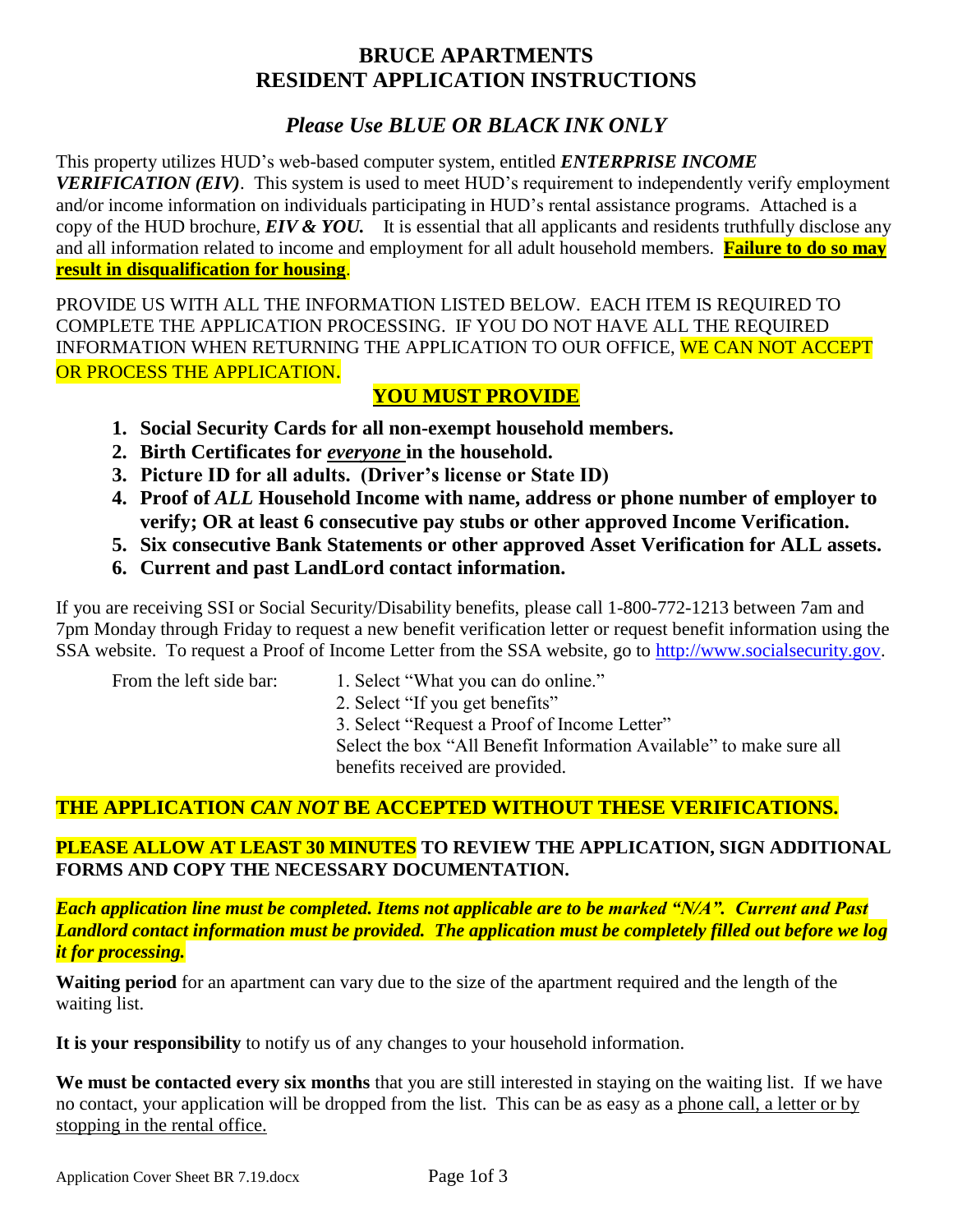## **BRUCE APARTMENTS**

## *APPLICATION ASSISTANCE AND INFORMATION SHEET*

IF YOU ARE HANDICAPPED OR DISABLED, OR HAVE DIFFICULTY COMPLETING THIS APPLICATION, PLEASE ADVISE US OF YOUR NEEDS WHEN YOU RECEIVE THE APPLICATION OR CALL US TO SCHEDULE ASSISTANCE.

OUR PHONE NUMBER IS (606) 325-1102. OFFICE HOURS ARE 8AM TO 5PM, MONDAY THROUGH FRIDAY.

THE HEARING IMPAIRED USING A TDD DEVICE MAY REACH OUR TDD RELAY SERVICE BY DIALING 711 WITHIN THE STATE OF KENTUCKY, DURING THE SAME OFFICE HOURS.

## APPROPRIATE ASSISTANCE WILL BE PROVIDED IN A CONFIDENTIAL MANNER.

This property is managed by Cardinal Management, Ltd. All Cardinal Management, Ltd. properties are fully committed to Equal Housing Opportunity. As a provider of multi-family rental housing, we will not discriminate in any activity relating to applicants or the rental of dwelling units or in the provision of services or facilities on the basis of race, color, religion, creed, national origin, sex, age, familial status, disability, sexual orientation or gender identity. In addition, we have a legal obligation to provide "reasonable accommodations" to applicants if they or any family members have a disability or handicap.

Compliance actions may include reasonable accommodations. A reasonable accommodation is a change in policy or procedure, to accommodate an applicant or resident with disabilities, or an alteration to the physical characteristics of a dwelling unit or common areas to allow any member of an applicant or resident family accessibility which does not constitute either undue financial or administrative burdens, or a fundamental alteration of the housing program.

The housing provider is not required to provide individually-prescribed or personal items such as hearing aids, eyeglasses, wheelchair, service animals, reading machines, telecommunications equipment in the resident's unit, or a personal reader or interpreter.

## The Applicant Screening Policy:

All applicants for assisted housing will be screened according to the criteria set forth below. These criteria, which are based on those set forth in the HUD Regulations, relate to the individual behavior of each applicant household:

- 1. Past performance in meeting financial obligations, especially rent;
- 2. A record of disturbance of neighbors, destruction of property, or living or housekeeping habits at prior residences which may adversely affect the health, safety or welfare of other residents, or cause damage to the unit or development;
- 3. Involvement in criminal activity on the part of any applicant family member which would adversely affect the health, safety or welfare of other residents;
- 4. A record of eviction from housing or termination from residential programs;
- 5. An applicant's ability and willingness to comply with the terms of the Property's lease;
- 6. An applicant's misrepresentation of any information related to eligibility, award of PRIORITY for admission, allowances, family composition or rent.

For a complete discussion on the methods by which every applicant's performance relating to each of these criteria and how they will be checked, please refer to the property's TENANT SELECTION PLAN. A complete copy of the TENANT SELECTION PLAN is available from the property, upon request.

#### General Principles of Screening:

The Property will be the final judge of what constitutes adequate and credible documentation. If staff have doubts about the honesty or reliability of information received, they may pursue alternative methods, such as home visits, etc., until they are satisfied that their documentation is the best available. This is because landlords have a relationship with applicants that is more similar to that which a management agent has with its residents than do other housing providers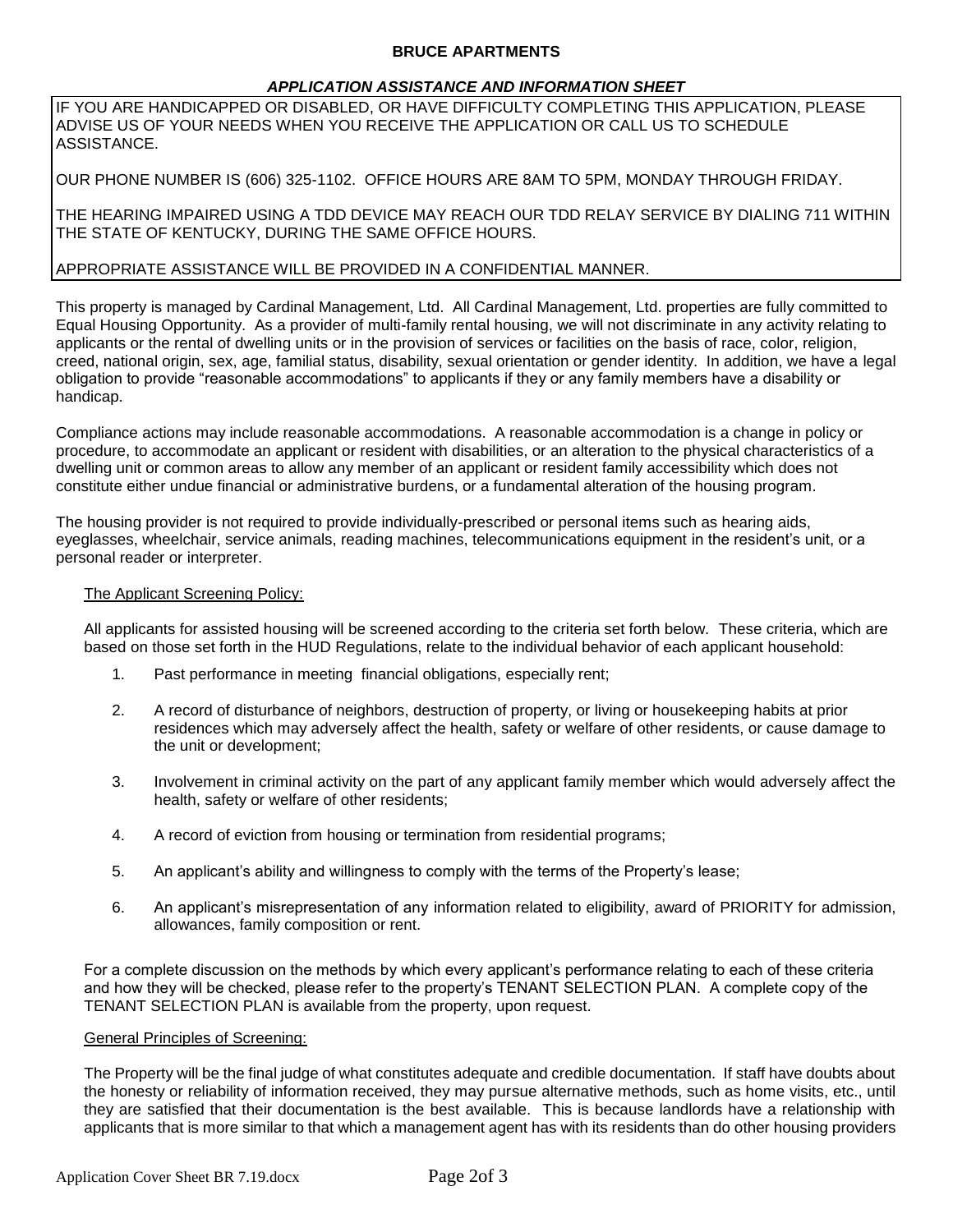such as friends, relatives, shelters or institutions. Also, landlords are more likely to use leases that are comparable to assisted housing leases than are other housing providers.

Screening staff should be prepared to explain to landlords and other housing providers what the obligations of assisted housing tenancy entail, to help these verification sources provide informed references about applicant's future ability to comply with lease requirements.

## Processing the Screening Verification Forms:

Before executing screening verification forms, Property staff will check their former resident files to determine whether the applicant has previously lived at or been evicted from any Agent owned Property. They can also order a check of court records to determine whether the applicant has been evicted from other housing during the same period.

Once the appropriate verification form releases have been executed, the Property should mail out the forms. Telephone verifications may be employed to reduce processing time if the applicant provides accurate telephone information. Each applicant is required to sign *Landlord Verification Forms* to authorize release of the requested information.

- 1. If the landlord or housing provider verifications are not returned in a timely manner, the Property staff will attempt to contact the landlords or housing providers by telephone to encourage their cooperation.
- 2. When telephone verification is employed, Property staff should ask the questions from the appropriate verification form, should write the name of the individual interviewed, the date of the call, the exact responses to the questions, and should sign the form.

## INSTRUCTIONS FOR COMPLETION OF APPLICATION TO RENTAL HOUSING FOR HEAD OF HOUSEHOLD

- PLEASE ANSWER ALL QUESTIONS TRUTHFULLY. WE WILL VERIFY YOUR ANSWERS. ANY MISREPRESENTATION OF INFORMATION RELATED TO ELIGIBILITY, PRIORITY FOR ADMISSION, ALLOWANCES, RENT, FAMILY COMPOSITION, OR PRIOR TENANT HISTORY IS GROUNDS FOR REJECTION.
- ANSWERING QUESTIONS PERTAINING TO HANDICAP OR DISABILITY ARE OPTIONAL. HOWEVER, WITHOUT THIS INFORMATION WE MAY NOT BE ABLE TO (1) DETERMINE YOUR ELIGIBILITY OR NEED FOR SPECIAL HOUSING FEATURES; OR (2) CALCULATE YOUR RENT CORRECTLY. FAMILIES WITH HANDICAPPED OR DISABLED MEMBERS MAY BE ENTITLED TO CERTAIN DEDUCTIONS FROM INCOME THAT EFFECT RENT.

IF YOU ANSWER THESE QUESTIONS WE WILL NEED TO VERIFY THAT YOU OR A FAMILY MEMBER IS HANDICAPPED OR DISABLED. WE DO NOT NEED TO KNOW THE NATURE, EXTENT, OR CURRENT CONDITION OF THE HANDICAP OR DISABILITY. WE WILL NEED TO KNOW THAT YOU MEET THE FEDERAL DEFINITIONS THAT APPLY TO THESE TERMS AND THAT YOU CAN ABIDE BY THE TERMS OF OUR LEASE.

- INFORMATION YOU PROVIDE ON HANDICAP OR DISABILITY STATUS WILL BE TREATED AS CONFIDENTIAL BY MANAGEMENT. IN ACCORDANCE WITH PROGRAM REGULATIONS, INFORMATION MAY BE RELEASED TO APPROPRIATE FEDERAL, STATE OR LOCAL AGENCIES.
	- 1. Complete all sections. Do not leave any section blank, even those which do not apply to you. For instance, if a section asks for a drivers license and you do not have a drivers license, you may enter "none" or "N/A" (not applicable).
	- 2. As head of household, you will complete this application form. Each additional adult who will live in the apartment must sign this application, and the consent to the release of information forms, necessary to qualify the eligibility of the household.
	- 3. It is important that all information on this form and all other required forms be complete and correct. False, incomplete, or misleading information will cause your household's application to be rejected.
	- 4. As long as your application is on file with us, it is your responsibility to contact us whenever your address, telephone number, income situation, or family size changes.
	- 5. After we accept your application, we will make a preliminary determination of eligibility. If your household appears to be eligible for housing, your application will be further processed and if determined eligible, later placed on a waiting list. This does not guarantee that your household will be offered an apartment. If after complete processing, it is established that your household is not actually eligible or not actually qualified for housing, your application will be rejected. We will process your application according to our standard procedures.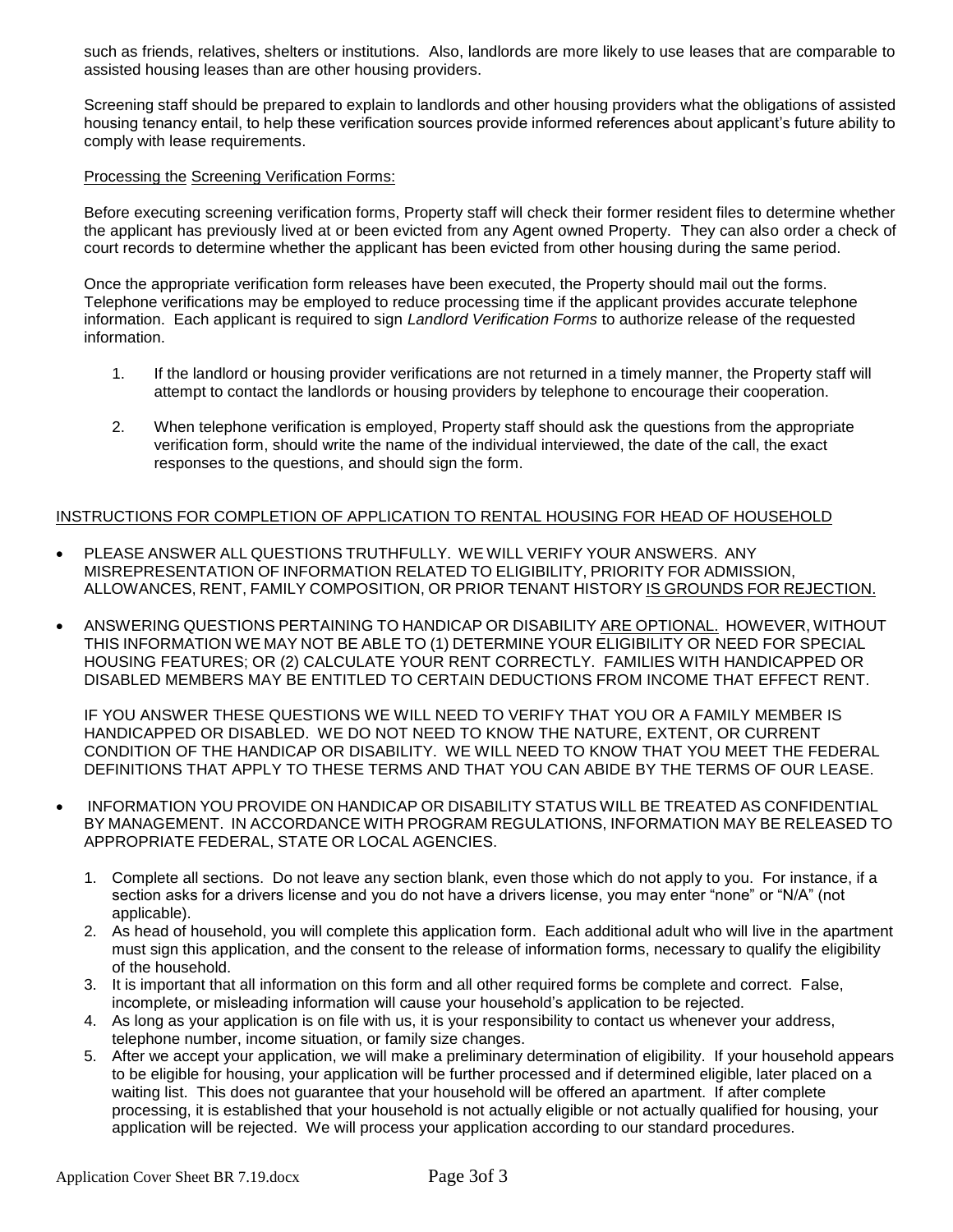Date:

| <b>Property Name:</b>           | <b>Bruce Apartments</b> | Telephone:                                     | 606-325-1102             |    |  |
|---------------------------------|-------------------------|------------------------------------------------|--------------------------|----|--|
| Address:                        | 1709 Clements Dr.       |                                                | 606-325-7265             |    |  |
| Ashland, KY 41101<br>Address 2: |                         | TTD/TTY:                                       | 711 National Voice Relay |    |  |
| <b>Property Web Site</b><br>n/a |                         | Email                                          | bruceapts@msn.com        |    |  |
|                                 |                         | (Please return this form to the above address) |                          |    |  |
| For Office Use Only:            |                         |                                                |                          |    |  |
| Date application received       |                         | Time application received                      |                          | Bv |  |

**UNIT SIZE/FEATURES:** The owner/agent will take your unit preferences/requirements in to consideration. The owner/agents occupancy standards indicate a minimum of one person per bedroom and maximum of two people per bedroom. Please indicate unit size preferences below. Please indicate any necessary special features below and if selected complete the special needs questionnaire attachment.

#### **Unit Size**

| ---------      | .                               |
|----------------|---------------------------------|
| 1 Bedroom Unit | <b>Mobility Accessible Unit</b> |
| 2 Bedroom Unit | <b>Special features: Pleas</b>  |
| 3 Bedroom Unit |                                 |

| ι əize         | Special Features                     |
|----------------|--------------------------------------|
| 1 Bedroom Unit | <b>Mobility Accessible Unit</b>      |
| 2 Bedroom Unit | Special features: Please list below: |
| 3 Bedroom Unit |                                      |

**PREFERENCES:** The owner/agent places household in units based on the date and time the completed application is received and the household's eligibility for preference. Please indicate if you qualify for any of the preferences indicated below.

Do you believe you qualify for a preference because you have been displaced by government action or presidentially declared disaster? YES\_\_\_\_\_ NO\_\_\_\_\_ If yes, explain \_\_\_\_\_

I currently live on this property and am requesting a new unit  $\Box$  Yes  $\Box$  No

| <b>Applicant Name</b>                                            |                                                                                                                                                                                                                                                                                                                                                 |
|------------------------------------------------------------------|-------------------------------------------------------------------------------------------------------------------------------------------------------------------------------------------------------------------------------------------------------------------------------------------------------------------------------------------------|
| <b>Preferred Name</b>                                            |                                                                                                                                                                                                                                                                                                                                                 |
| How did you hear about us?                                       |                                                                                                                                                                                                                                                                                                                                                 |
| Gender                                                           | Female  <br>Prefer not to disclose<br>Male                                                                                                                                                                                                                                                                                                      |
| <b>Citizenship Status</b>                                        | <b>United States Citizen</b><br>Eligible Non-Citizen<br>Ineligible Non-Citizen                                                                                                                                                                                                                                                                  |
| What is your relationship<br>to the Head of<br>household?        | Head of Household $\Box$ *Co-head $\Box$ *Spouse $\Box$ Child $\Box$ Other adult<br>Foster adult/child<br>Live-in Aide (live in aides complete a different application and must be approved before move in)<br>None of the Above<br>*You may indicate one co-head or one spouse but not both. You are not required to have a co-head or spouse. |
| <b>Current Address</b>                                           |                                                                                                                                                                                                                                                                                                                                                 |
| Address Line 2                                                   |                                                                                                                                                                                                                                                                                                                                                 |
| City, State, Zip                                                 |                                                                                                                                                                                                                                                                                                                                                 |
| Previous Address (if less<br>than 2 years at current<br>address) |                                                                                                                                                                                                                                                                                                                                                 |

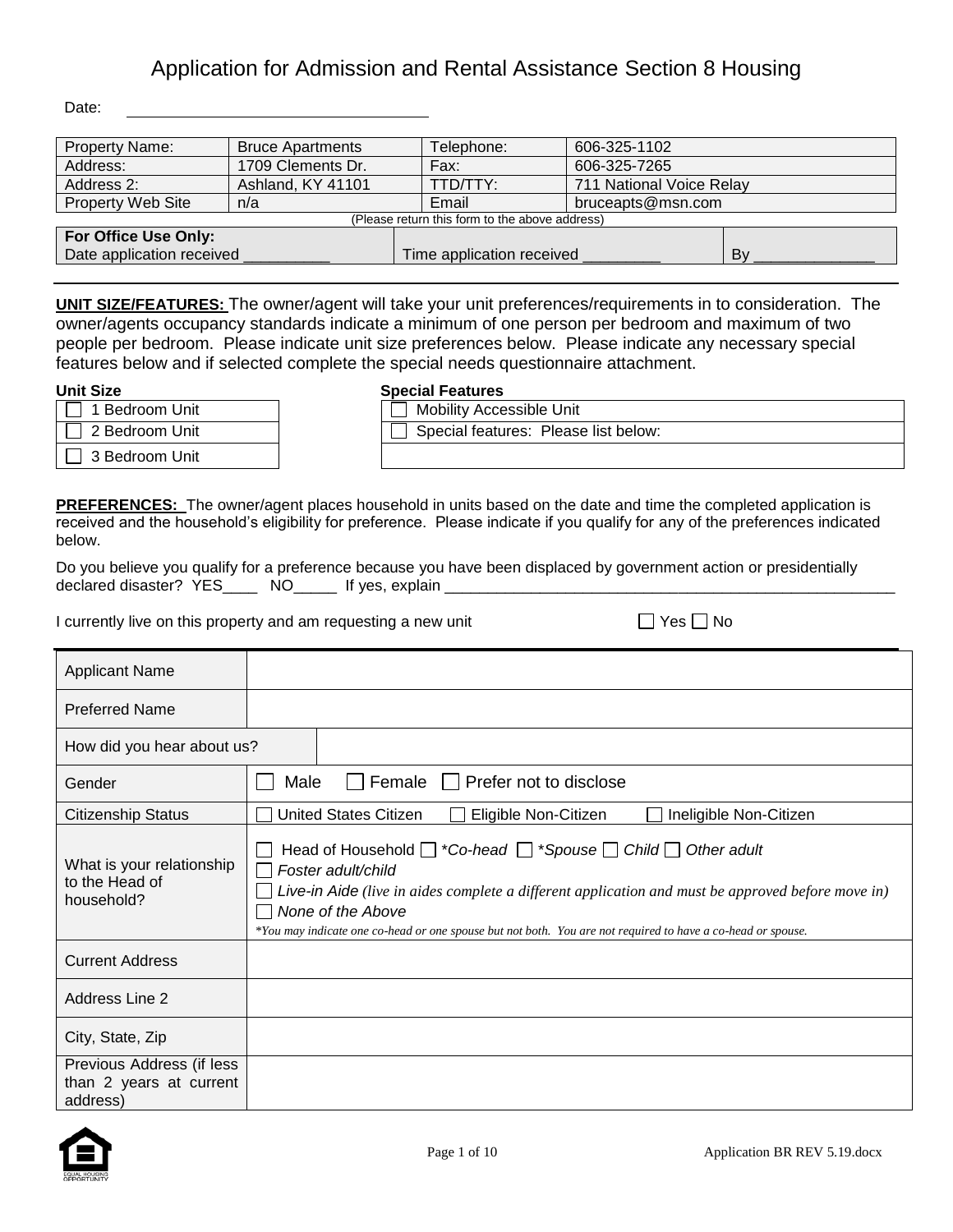| Home Phone                                                                                                                                                                                                                                                                                                                    |  |                                                                                                                       |           |               |             |
|-------------------------------------------------------------------------------------------------------------------------------------------------------------------------------------------------------------------------------------------------------------------------------------------------------------------------------|--|-----------------------------------------------------------------------------------------------------------------------|-----------|---------------|-------------|
| <b>Cell Phone</b>                                                                                                                                                                                                                                                                                                             |  |                                                                                                                       |           |               |             |
| Email address                                                                                                                                                                                                                                                                                                                 |  |                                                                                                                       |           |               |             |
| <b>Work Phone</b>                                                                                                                                                                                                                                                                                                             |  |                                                                                                                       |           |               |             |
| Emergency/Alternate Contact Name and<br><b>Phone Number</b>                                                                                                                                                                                                                                                                   |  |                                                                                                                       |           |               |             |
| May we contact you at work?                                                                                                                                                                                                                                                                                                   |  |                                                                                                                       |           | $\Box$ Yes    | ∣ ∣ No      |
| Date of Birth                                                                                                                                                                                                                                                                                                                 |  |                                                                                                                       |           |               |             |
| <b>Social Security Number</b>                                                                                                                                                                                                                                                                                                 |  |                                                                                                                       |           |               |             |
| If you have no Social Security Number, you claim you are exempt because                                                                                                                                                                                                                                                       |  | You are an ineligible non-citizen $\Box$ You were 62 as of 1/31/10 and receiving HUD housing assistance as of 1/31/10 |           |               |             |
| Are you currently receiving housing assistance from HUD or a PHA?                                                                                                                                                                                                                                                             |  |                                                                                                                       |           | Yes           | $\Box$ No   |
| Have you ever lived at Hillcrest, Bruce, Gla Low or Unity Square Apartments?                                                                                                                                                                                                                                                  |  |                                                                                                                       |           | Yes           | No          |
| If yes, which complex? ________________; Apt. #_______; Lessee name ____                                                                                                                                                                                                                                                      |  |                                                                                                                       |           |               |             |
| Have you recently <i>applied</i> for an apartment at Hillcrest, Bruce, Gla Low or Unity Square Apartments?                                                                                                                                                                                                                    |  |                                                                                                                       |           | Yes           | ∣ ∣No       |
| If yes, which complex?                                                                                                                                                                                                                                                                                                        |  |                                                                                                                       |           |               |             |
| Are you a student enrolled in an institute of higher education?                                                                                                                                                                                                                                                               |  |                                                                                                                       |           | Yes           | No          |
| If yes, name of school:                                                                                                                                                                                                                                                                                                       |  |                                                                                                                       | Full-time |               | Part-time   |
| Have you ever used a different name from the name listed above?                                                                                                                                                                                                                                                               |  |                                                                                                                       | Yes       | No            |             |
| If yes, please list names used<br>and dates when used                                                                                                                                                                                                                                                                         |  |                                                                                                                       |           |               |             |
| Have you ever been convicted of a crime?                                                                                                                                                                                                                                                                                      |  |                                                                                                                       |           |               |             |
|                                                                                                                                                                                                                                                                                                                               |  |                                                                                                                       |           | Yes           | No.         |
| If yes, indicated if the conviction(s) was a felony, misdemeanor or check both boxes if<br>you have been convicted of both.                                                                                                                                                                                                   |  |                                                                                                                       | Felony    |               | Misdemeanor |
| Are you or is any member of the household required to register with any state lifetime sex offender or<br>other sex offender registry?                                                                                                                                                                                        |  |                                                                                                                       |           | Yes           | $\Box$ No   |
| Have you ever been evicted from a federally funded housing program for a lease violation including<br>drug use or failure to report a crime?                                                                                                                                                                                  |  |                                                                                                                       |           | $\square$ Yes | $\Box$ No   |
| If yes, when                                                                                                                                                                                                                                                                                                                  |  |                                                                                                                       |           |               |             |
| Please indicate each state where you have lived: This disclosure is mandatory under HUD rules and criminal screening will be<br>reviewed in each state listed and via national criminal screening/sex offender databases. Failure to provide a complete and accurate<br>list will result in the rejection of the application. |  |                                                                                                                       |           |               |             |
| $\Box$ AL $\Box$ AK $\Box$ AZ $\Box$ AR $\Box$ CA $\Box$ CO $\Box$ CT $\Box$ DE $\Box$ FL $\Box$ GA $\Box$ HI $\Box$ ID $\Box$ IL $\Box$ IN $\Box$ IA                                                                                                                                                                         |  |                                                                                                                       |           |               |             |
| $\square$ KS $\square$ KY $\square$ LA $\square$ ME $\square$ MD $\square$ MA $\square$ MI $\square$ MN $\square$ MS $\square$ MO $\square$ MT $\square$ NE $\square$ NV $\square$ NH                                                                                                                                         |  |                                                                                                                       |           |               |             |
| $\square$ NI $\square$ NM $\square$ NY $\square$ NC $\square$ ND $\square$ OH $\square$ OK $\square$ OR $\square$ PA $\square$ RI $\square$ SC $\square$ SD $\square$ TN $\square$ TX $\square$ UT<br>$\Box$ VT $\Box$ VA $\Box$ WA $\Box$ WV $\Box$ WI $\Box$ WY $\Box$ Washington D.C                                       |  |                                                                                                                       |           |               |             |



 $\mathsf{r}$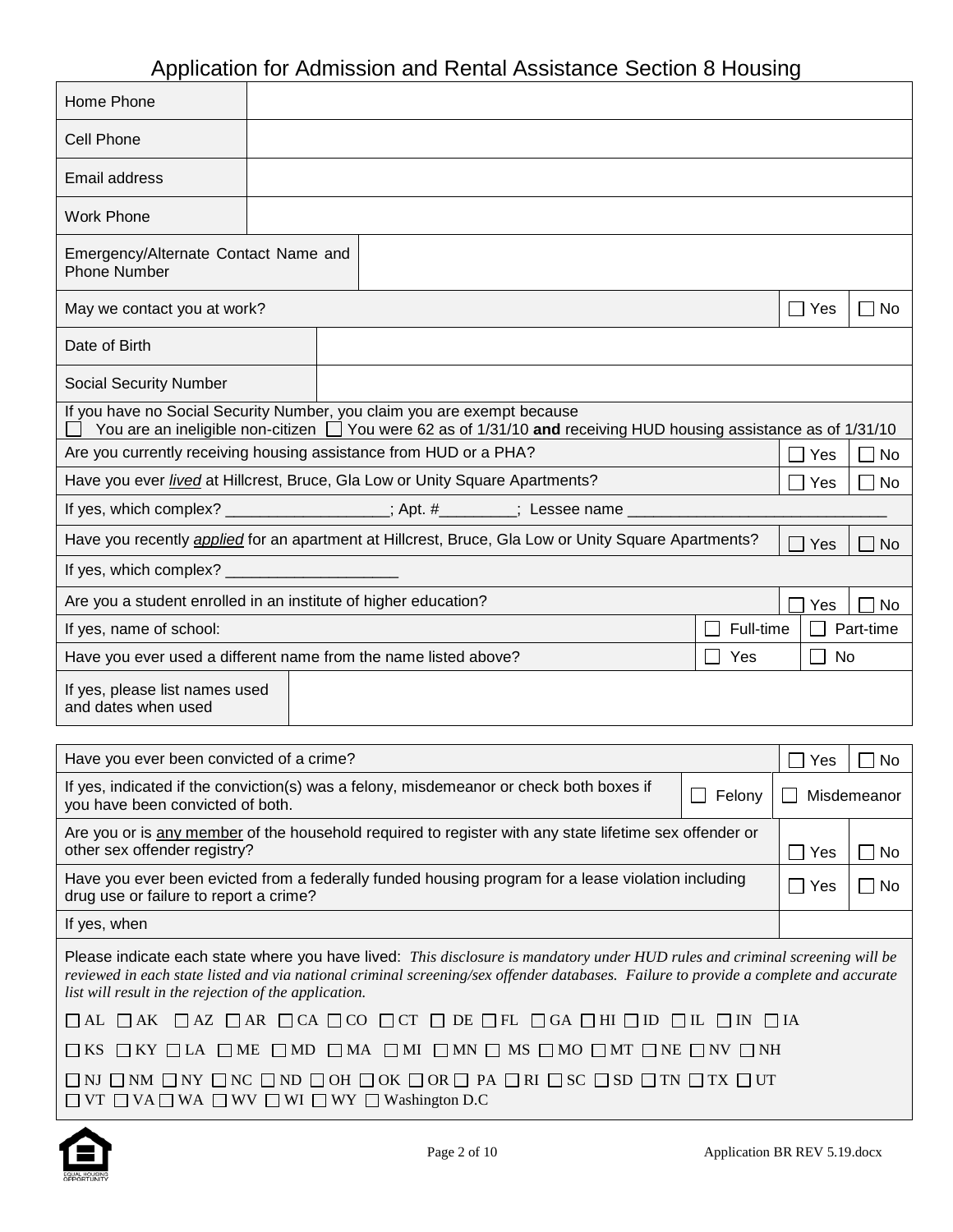## **HOUSEHOLD COMPOSITION AND CHARACTERISTICS**:

|                                                                                    | If you are the Head of Household (HOH), please complete this section which provides information about OTHER<br>household members. Make a copy of this page if more than four people will live in the unit. This application must                                                                                                                           |        |               |                         |           |  |
|------------------------------------------------------------------------------------|------------------------------------------------------------------------------------------------------------------------------------------------------------------------------------------------------------------------------------------------------------------------------------------------------------------------------------------------------------|--------|---------------|-------------------------|-----------|--|
|                                                                                    | include information about everyone who will live in the unit. If you are not the HOH, please skip to questions about income and                                                                                                                                                                                                                            |        |               |                         |           |  |
| assets.                                                                            |                                                                                                                                                                                                                                                                                                                                                            |        |               |                         |           |  |
|                                                                                    | Will anyone else live in the unit with you? (If yes, please complete the following and note that all adults<br>must complete their own application. If no, please skip to the next section.)                                                                                                                                                               |        |               | $\mathcal{L}$<br>Yes    | $\Box$ No |  |
| How many people will live in the unit?                                             |                                                                                                                                                                                                                                                                                                                                                            | Adults | <b>Minors</b> |                         |           |  |
| <b>ADDITIONAL HOUSEHOLD MEMBER'S FULL NAME</b>                                     |                                                                                                                                                                                                                                                                                                                                                            |        |               |                         |           |  |
| Name                                                                               |                                                                                                                                                                                                                                                                                                                                                            |        |               |                         |           |  |
| What is your relationship<br>to the Head of household?                             | Head of Household $\Box$ *Co-head $\Box$ *Spouse $\Box$ Child $\Box$ Other adult<br>Foster adult/child $\Box$ Live-in Aide $\Box$ None of the Above<br>(live in aides complete a different application and must be approved before move in)<br>*You may indicate one co-head or one spouse but not both. You are not required to have a co-head or spouse. |        |               |                         |           |  |
|                                                                                    | Have you ever used a different name from the name listed above?                                                                                                                                                                                                                                                                                            |        | Yes           |                         | No        |  |
| If yes, please list names used<br>and dates when used                              |                                                                                                                                                                                                                                                                                                                                                            |        |               |                         |           |  |
| <b>SSN</b>                                                                         | Date of Birth                                                                                                                                                                                                                                                                                                                                              |        |               |                         |           |  |
| Please indicate each state where this person has lived                             |                                                                                                                                                                                                                                                                                                                                                            |        |               |                         |           |  |
| $ $ $ $ AK<br>$\overline{\phantom{a}}$ AL                                          | $\Box$ AZ $\Box$ AR $\Box$ CA $\Box$ CO $\Box$ CT $\Box$ DE $\Box$ FL $\Box$ GA $\Box$ HI $\Box$ ID $\Box$ IL $\Box$ IN $\Box$ IA                                                                                                                                                                                                                          |        |               |                         |           |  |
| ME<br>$KY \prod LA$<br>$\perp$                                                     | $\Box$ MD $\Box$ MA $\Box$ MI $\Box$ MN $\Box$ MS $\Box$ MO $\Box$ MT $\Box$ NE $\Box$ NV $\Box$ NH                                                                                                                                                                                                                                                        |        |               |                         |           |  |
|                                                                                    | $\square$ nj $\square$ nm $\square$ ny $\square$ nc $\square$ nd $\square$ oh $\square$ ok $\square$ or $\square$ pa $\square$ ri $\square$ sc $\square$ sd $\square$ tn $\square$ tx $\square$ ut                                                                                                                                                         |        |               |                         |           |  |
| $\Box$ VT $\Box$ VA $\Box$ WA $\Box$ WV $\Box$ WI $\Box$ WY $\Box$ Washington D.C. |                                                                                                                                                                                                                                                                                                                                                            |        |               |                         |           |  |
|                                                                                    |                                                                                                                                                                                                                                                                                                                                                            |        |               |                         |           |  |
| <b>ADDITIONAL HOUSEHOLD MEMBER'S FULL NAME</b>                                     |                                                                                                                                                                                                                                                                                                                                                            |        |               |                         |           |  |
| Name                                                                               |                                                                                                                                                                                                                                                                                                                                                            |        |               |                         |           |  |
| What is your relationship                                                          | Head of Household $\Box$ *Co-head $\Box$ *Spouse $\Box$ Child $\Box$ Other adult<br>$\mathsf{L}$                                                                                                                                                                                                                                                           |        |               |                         |           |  |
| to the Head of household?                                                          | Foster adult/child $\Box$ Live-in Aide $\Box$ None of the Above                                                                                                                                                                                                                                                                                            |        |               |                         |           |  |
|                                                                                    | (live in aides complete a different application and must be approved before move in)                                                                                                                                                                                                                                                                       |        |               |                         |           |  |
|                                                                                    | *You may indicate one co-head or one spouse but not both. You are not required to have a co-head or spouse.<br>Have you ever used a different name from the name listed above?                                                                                                                                                                             |        | Yes           |                         | No        |  |
| If yes, please list names used<br>and dates when used                              |                                                                                                                                                                                                                                                                                                                                                            |        |               |                         |           |  |
|                                                                                    |                                                                                                                                                                                                                                                                                                                                                            |        |               |                         |           |  |
| <b>SSN</b><br>Please indicate each state where this person has lived               | Date of Birth                                                                                                                                                                                                                                                                                                                                              |        |               |                         |           |  |
| $\Box$ AK<br>    AL                                                                | $\Box$ AZ $\Box$ AR $\Box$ CA $\Box$ CO $\Box$ CT $\Box$ DE $\Box$ FL $\Box$ GA $\Box$ HI $\Box$ ID                                                                                                                                                                                                                                                        |        | $\Box$ IL     | $\Box$ IN<br>$\vert$ IA |           |  |
| $\Box$ KY $\Box$ LA<br>$\Box$ ME<br>KS                                             | $\Box$ MD $\Box$ MA $\Box$ MI $\Box$ MN $\Box$ MS $\Box$ MO $\Box$ MT $\Box$ NE $\Box$ NV $\Box$ NH                                                                                                                                                                                                                                                        |        |               |                         |           |  |
|                                                                                    | $\Box$ NM $\Box$ NY $\Box$ NC $\Box$ ND $\Box$ OH $\Box$ OK $\Box$ OR $\Box$ PA $\Box$ RI $\Box$ SC $\Box$ SD $\Box$ TN $\Box$ TX $\Box$ UT                                                                                                                                                                                                                |        |               |                         |           |  |
| $\Box$ VT $\Box$ VA $\Box$ WA $\Box$ WV $\Box$ WI $\Box$ WY $\Box$ Washington D.C. |                                                                                                                                                                                                                                                                                                                                                            |        |               |                         |           |  |

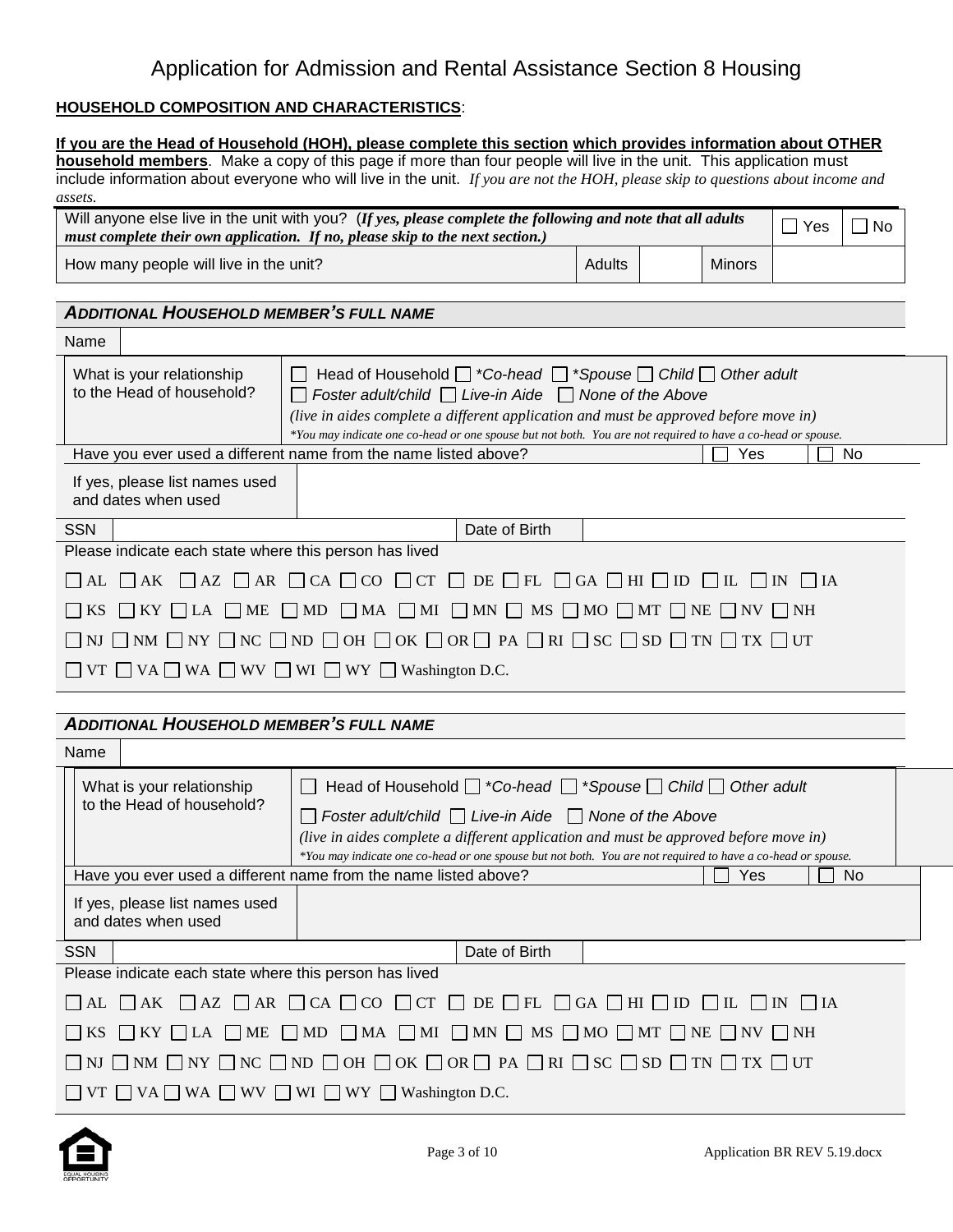|                                                                                                                                                       | <b>ADDITIONAL HOUSEHOLD MEMBER'S FULL NAME</b>                                       |                                                        |                                                                                                                                                                                                     |  |  |  |
|-------------------------------------------------------------------------------------------------------------------------------------------------------|--------------------------------------------------------------------------------------|--------------------------------------------------------|-----------------------------------------------------------------------------------------------------------------------------------------------------------------------------------------------------|--|--|--|
|                                                                                                                                                       | Name                                                                                 |                                                        |                                                                                                                                                                                                     |  |  |  |
| What is your relationship<br>to the Head of household?                                                                                                |                                                                                      |                                                        | $\Box$ Head of Household $\Box$ *Co-head $\Box$ *Spouse $\Box$ Child $\Box$ Other adult                                                                                                             |  |  |  |
|                                                                                                                                                       |                                                                                      |                                                        | $\Box$ Foster adult/child $\Box$ Live-in Aide $\Box$ None of the Above                                                                                                                              |  |  |  |
|                                                                                                                                                       |                                                                                      |                                                        | (live in aides complete a different application and must be approved before move in)<br>*You may indicate one co-head or one spouse but not both. You are not required to have a co-head or spouse. |  |  |  |
|                                                                                                                                                       | Have you ever used a different name from the name listed above?<br><b>Yes</b><br>No. |                                                        |                                                                                                                                                                                                     |  |  |  |
| If yes, please list names used<br>and dates when used                                                                                                 |                                                                                      |                                                        |                                                                                                                                                                                                     |  |  |  |
|                                                                                                                                                       | <b>SSN</b>                                                                           |                                                        | Date of Birth                                                                                                                                                                                       |  |  |  |
|                                                                                                                                                       |                                                                                      | Please indicate each state where this person has lived |                                                                                                                                                                                                     |  |  |  |
|                                                                                                                                                       |                                                                                      |                                                        | $\Box$ AL $\Box$ AZ $\Box$ AR $\Box$ CA $\Box$ CO $\Box$ CT $\Box$ DE $\Box$ FL $\Box$ GA $\Box$ HI $\Box$ ID $\Box$ IL $\Box$ IN $\Box$ IA                                                         |  |  |  |
| $\Box$ KS $\Box$ KY $\Box$ LA $\Box$ ME $\Box$ MD $\Box$ MA $\Box$ MI $\Box$ MN $\Box$ MS $\Box$ MO $\Box$ MT $\Box$ NE $\Box$ NV $\Box$ NH           |                                                                                      |                                                        |                                                                                                                                                                                                     |  |  |  |
| $\Box$ NJ $\Box$ NM $\Box$ NY $\Box$ NC $\Box$ ND $\Box$ OH $\Box$ OK $\Box$ OR $\Box$ PA $\Box$ RI $\Box$ SC $\Box$ SD $\Box$ TN $\Box$ TX $\Box$ UT |                                                                                      |                                                        |                                                                                                                                                                                                     |  |  |  |
|                                                                                                                                                       |                                                                                      |                                                        | $\Box$ VT $\Box$ VA $\Box$ WA $\Box$ WV $\Box$ WI $\Box$ WY $\Box$ Washington D.C.                                                                                                                  |  |  |  |
|                                                                                                                                                       |                                                                                      |                                                        |                                                                                                                                                                                                     |  |  |  |

## *ADDITIONAL HOUSEHOLD MEMBER'S FULL NAME*

|                                                                                                                                                                                                                                                                                                                                                                                                                             | <b>Name</b>                                                                                                                                           |  |  |                                                                                    |               |  |  |     |  |     |  |
|-----------------------------------------------------------------------------------------------------------------------------------------------------------------------------------------------------------------------------------------------------------------------------------------------------------------------------------------------------------------------------------------------------------------------------|-------------------------------------------------------------------------------------------------------------------------------------------------------|--|--|------------------------------------------------------------------------------------|---------------|--|--|-----|--|-----|--|
| Head of Household $\Box$ *Co-head $\Box$ *Spouse $\Box$ Child $\Box$ Other adult<br>What is your relationship<br>to the Head of household?<br>$\Box$ Foster adult/child $\Box$ Live-in Aide $\Box$ None of the Above<br>(live in aides complete a different application and must be approved before move in)<br>*You may indicate one co-head or one spouse but not both. You are not required to have a co-head or spouse. |                                                                                                                                                       |  |  |                                                                                    |               |  |  |     |  |     |  |
|                                                                                                                                                                                                                                                                                                                                                                                                                             |                                                                                                                                                       |  |  | Have you ever used a different name from the name listed above?                    |               |  |  | Yes |  | No. |  |
|                                                                                                                                                                                                                                                                                                                                                                                                                             | If yes, please list names used<br>and dates when used                                                                                                 |  |  |                                                                                    |               |  |  |     |  |     |  |
|                                                                                                                                                                                                                                                                                                                                                                                                                             | <b>SSN</b>                                                                                                                                            |  |  |                                                                                    | Date of Birth |  |  |     |  |     |  |
|                                                                                                                                                                                                                                                                                                                                                                                                                             |                                                                                                                                                       |  |  | Please indicate each state where this person has lived                             |               |  |  |     |  |     |  |
|                                                                                                                                                                                                                                                                                                                                                                                                                             | $\Box$ AL $\Box$ AK $\Box$ AZ $\Box$ AR $\Box$ CA $\Box$ CO $\Box$ CT $\Box$ DE $\Box$ FL $\Box$ GA $\Box$ HI $\Box$ ID $\Box$ IL $\Box$ IN $\Box$ IA |  |  |                                                                                    |               |  |  |     |  |     |  |
|                                                                                                                                                                                                                                                                                                                                                                                                                             | $\Box$ KS $\Box$ KY $\Box$ LA $\Box$ ME $\Box$ MD $\Box$ MA $\Box$ MI $\Box$ MN $\Box$ MS $\Box$ MO $\Box$ MT $\Box$ NE $\Box$ NV $\Box$ NH           |  |  |                                                                                    |               |  |  |     |  |     |  |
|                                                                                                                                                                                                                                                                                                                                                                                                                             | $\Box$ NJ $\Box$ NM $\Box$ NY $\Box$ NC $\Box$ ND $\Box$ OH $\Box$ OK $\Box$ OR $\Box$ PA $\Box$ RI $\Box$ SC $\Box$ SD $\Box$ TN $\Box$ TX $\Box$ UT |  |  |                                                                                    |               |  |  |     |  |     |  |
|                                                                                                                                                                                                                                                                                                                                                                                                                             |                                                                                                                                                       |  |  | $\Box$ VT $\Box$ VA $\Box$ WA $\Box$ WV $\Box$ WI $\Box$ WY $\Box$ Washington D.C. |               |  |  |     |  |     |  |

# *HOUSEHOLD RENTAL HISTORY:*

| <b>Current Landlord Name</b> |  |
|------------------------------|--|
| <b>Landlord Address</b>      |  |
| <b>Landlord Address</b>      |  |
| City, State, Zip             |  |

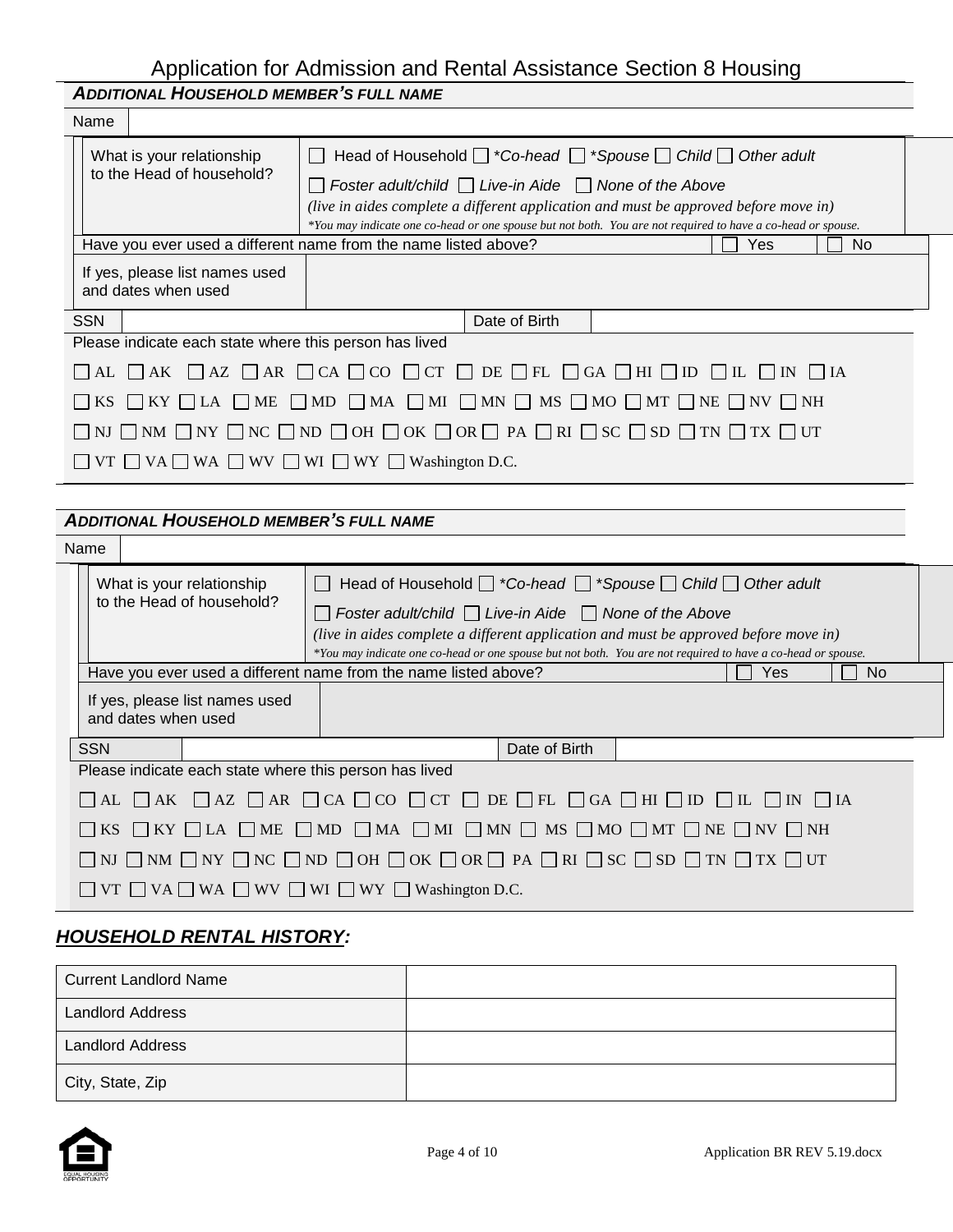| Contact Name (if known)                                                                                                                                           |  |            |           |
|-------------------------------------------------------------------------------------------------------------------------------------------------------------------|--|------------|-----------|
| <b>Phone Number</b>                                                                                                                                               |  |            |           |
| How long have you lived at this address                                                                                                                           |  |            |           |
| Reason for leaving                                                                                                                                                |  |            |           |
| Were you ever asked to allow or participate in extermination of pests other than regularly<br>scheduled pest control? (Includes roaches, bed bugs, rodents, etc.) |  |            | No        |
| Do you currently have any outstanding overdue balances owed to this landlord?                                                                                     |  | Yes        | No        |
| Have you given this landlord notice that you will be moving?                                                                                                      |  |            | <b>No</b> |
| Have you been evicted or is this landlord attempting to evict you or another person living with you?                                                              |  |            | No.       |
| Have you ever been asked to sign a repayment agreement to return money to HUD?                                                                                    |  | <b>Yes</b> | No        |

| Previous Landlord #1                                                                                                                                              |  |             |       |
|-------------------------------------------------------------------------------------------------------------------------------------------------------------------|--|-------------|-------|
| Address                                                                                                                                                           |  |             |       |
| Address                                                                                                                                                           |  |             |       |
| City, State, Zip                                                                                                                                                  |  |             |       |
| Contact Name (if known)                                                                                                                                           |  |             |       |
| <b>Phone Number</b>                                                                                                                                               |  |             |       |
| How long did you live at this address                                                                                                                             |  |             |       |
| Reason for leaving                                                                                                                                                |  |             |       |
| Were you or any member of your household evicted from this property?                                                                                              |  | Yes         | No.   |
| Were you ever asked to allow or participate in extermination of pests other than regularly<br>scheduled pest control? (Includes roaches, bed bugs, rodents, etc.) |  | Yes<br>a sa | ∣ ∣No |
| Did you owe the previous landlord any money when you left or do you currently have any<br>outstanding balances owed to this landlord?                             |  |             | No    |
| Have you ever been asked, by this landlord, to sign a repayment agreement to return money to<br>HUD?                                                              |  | Yes         | No    |

| Previous Landlord #2                                                                                                                                              |     |     |
|-------------------------------------------------------------------------------------------------------------------------------------------------------------------|-----|-----|
| Address                                                                                                                                                           |     |     |
| Address                                                                                                                                                           |     |     |
| City, State, Zip                                                                                                                                                  |     |     |
| Contact Name (if known)                                                                                                                                           |     |     |
| <b>Phone Number</b>                                                                                                                                               |     |     |
| How long did you live at this address                                                                                                                             |     |     |
| Reason for leaving                                                                                                                                                |     |     |
| Were you or any member of your household evicted from this property?                                                                                              | Yes | No. |
| Were you ever asked to allow or participate in extermination of pests other than regularly<br>scheduled pest control? (Includes roaches, bed bugs, rodents, etc.) | Yes | No  |
| Did you owe the previous landlord any money when you left or do you currently have any<br>outstanding balances owed to this landlord?                             | Yes | No  |
| Have you ever been asked, by this landlord, to sign a repayment agreement to return money to<br>HUD?                                                              | Yes | No. |

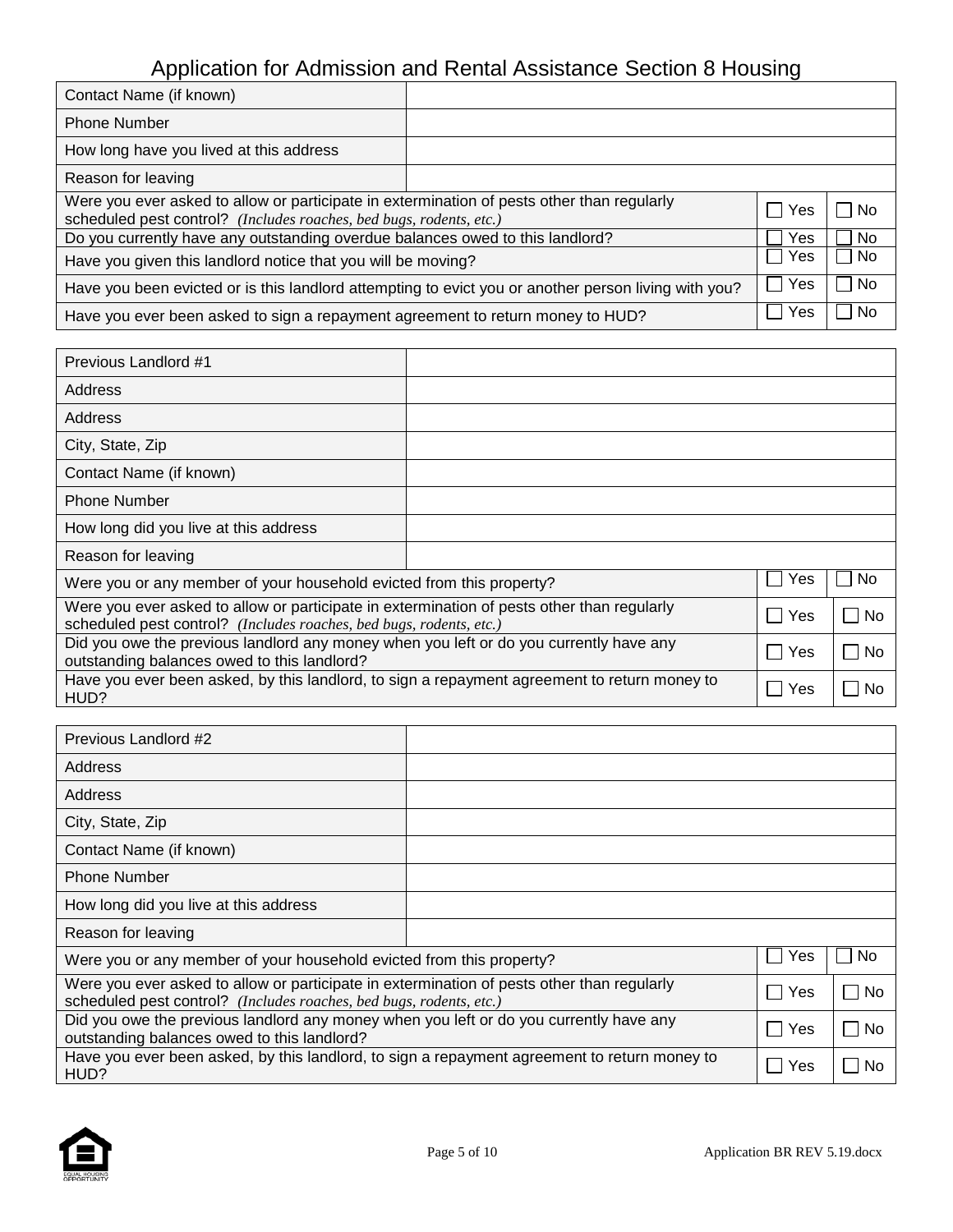## **INCOME INFORMATION: In order to determine eligibility and to ensure that your family receives the correct assistance, please provide the following information:**

| <b>ARE YOU EMPLOYED?</b>                   |                                                                             |    |            | Yes<br>$\blacksquare$ | <b>No</b> |
|--------------------------------------------|-----------------------------------------------------------------------------|----|------------|-----------------------|-----------|
|                                            | If yes, please provide the name and address of your present employer below. |    |            |                       |           |
| Employer #1                                |                                                                             |    |            |                       |           |
| Address                                    |                                                                             |    |            |                       |           |
| Address 2                                  |                                                                             |    |            |                       |           |
| City, State, Zip                           |                                                                             |    |            |                       |           |
| Phone                                      |                                                                             |    |            |                       |           |
| How much employment income do you receive? |                                                                             | \$ | How often? |                       |           |

|                                                                                                              | DO YOU OR ANOTHER ADULT HOUSEHOLD MEMBER HAVE ANY ADDITIONAL EMPLOYMENT? |  | Yes | $\Box$ No |
|--------------------------------------------------------------------------------------------------------------|--------------------------------------------------------------------------|--|-----|-----------|
|                                                                                                              |                                                                          |  |     |           |
| Employer #2                                                                                                  |                                                                          |  |     |           |
| Address                                                                                                      |                                                                          |  |     |           |
| <b>Household Member Name:</b><br>Address 2<br>\$<br>How much employment income do you receive?<br>How often? |                                                                          |  |     |           |
| City, State, Zip                                                                                             |                                                                          |  |     |           |
| Phone                                                                                                        |                                                                          |  |     |           |
|                                                                                                              |                                                                          |  |     |           |

|                               | DO YOU OR ANOTHER ADULT HOUSEHOLD MEMBER HAVE ANY ADDITIONAL EMPLOYMENT? |                  | Yes | ∏ No |
|-------------------------------|--------------------------------------------------------------------------|------------------|-----|------|
| <b>Household Member Name:</b> |                                                                          |                  |     |      |
| Employer #3                   |                                                                          |                  |     |      |
| Address                       |                                                                          |                  |     |      |
| Address 2                     |                                                                          |                  |     |      |
| City, State, Zip              |                                                                          |                  |     |      |
| Phone                         |                                                                          |                  |     |      |
|                               | How much employment income do you receive?                               | \$<br>How often? |     |      |

# Does the household currently have more employers than listed above?  $\Box$  Yes  $\Box$  No

*If yes, please provide additional employment information on a separate sheet.*

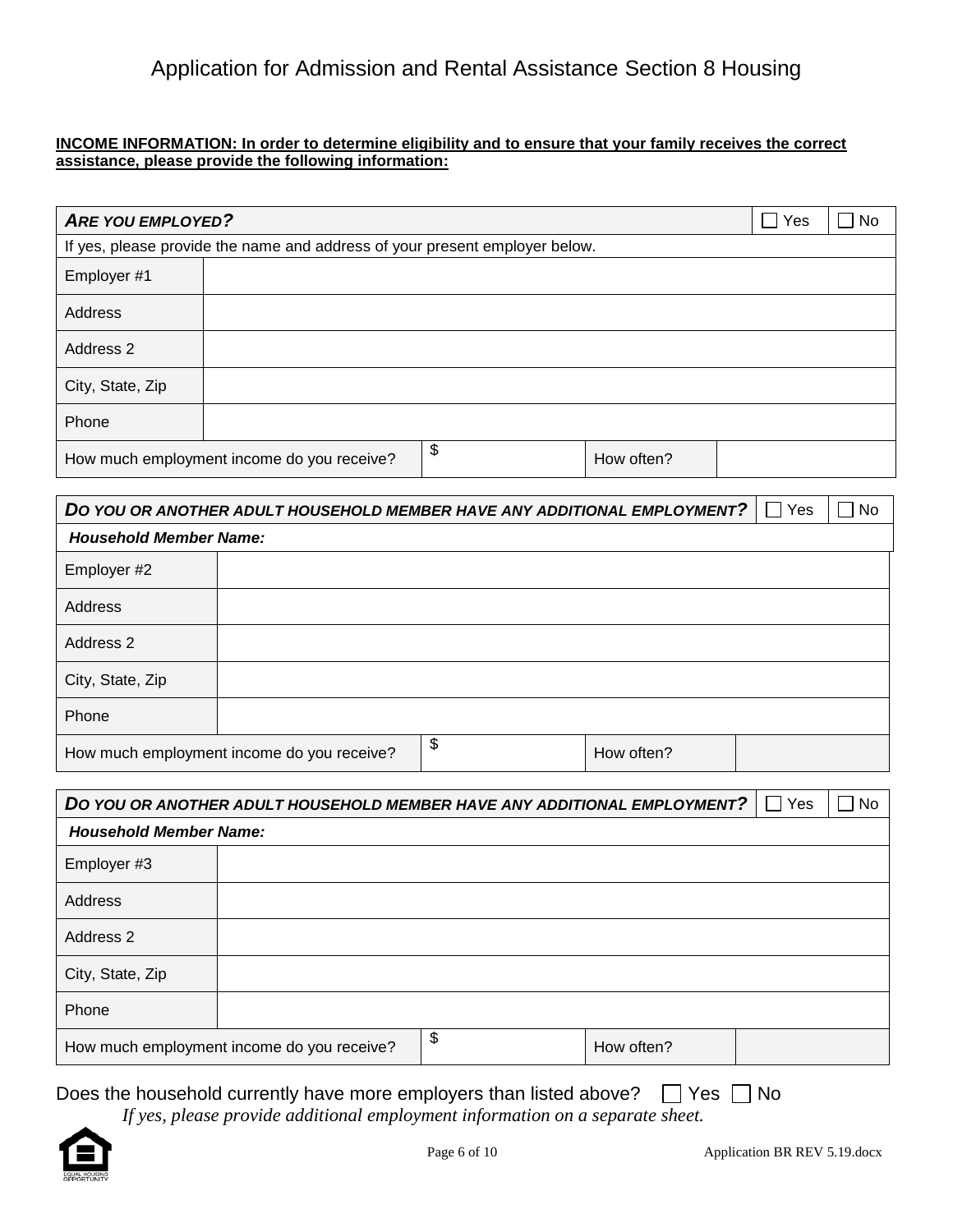## *THE OWNER/AGENT WILL NOT PROCESS THE APPLICATION IF THESE FIELDS ARE NOT COMPLETE.*

| <u>PLEASE WRITE IN 0.00, NA OR NONE IF YOU WILL RECEIVE NO INCOME FROM THESE SOURCES.</u> |              |                       |                               |                          |                    |
|-------------------------------------------------------------------------------------------|--------------|-----------------------|-------------------------------|--------------------------|--------------------|
| HOW MUCH DO YOU RECEIVE MONTHLY?                                                          |              |                       |                               |                          |                    |
| <b>Monthly Social Security?</b>                                                           | Check        | <b>Direct Deposit</b> | Pre-paid Debit<br>Card        | \$                       |                    |
| Monthly SSI?                                                                              | $\Box$ Check | <b>Direct Deposit</b> | $\Box$ Pre-paid Debit<br>Card | \$                       |                    |
| <b>Monthly Retirement Benefits?</b>                                                       | $\Box$ Check | <b>Direct Deposit</b> | $\Box$ Pre-paid Debit<br>Card | \$                       |                    |
| Monthly VA Benefits?                                                                      | Check        | <b>Direct Deposit</b> | Pre-paid Debit<br>Card        | \$                       |                    |
| <b>Monthly Unemployment Benefits?</b>                                                     | $\Box$ Check | <b>Direct Deposit</b> | Pre-paid Debit<br>Card        | \$                       |                    |
| Monthly Public Assistance?                                                                | Check        | <b>Direct Deposit</b> | $\Box$ Pre-paid Debit<br>Card | $\overline{\mathcal{S}}$ |                    |
| Child Support?                                                                            | Check        | <b>Direct Deposit</b> | $\Box$ Pre-paid Debit<br>Card | \$                       |                    |
| Are you entitled to Alimony?                                                              |              |                       |                               | $\Box$ Yes               | $\Box$ No          |
| Monthly Alimony Amount                                                                    |              |                       |                               | \$                       |                    |
| Income from a pension or annuity or other asset?                                          |              |                       |                               | \$                       |                    |
| Regular contributions from organizations or from individuals not living in the unit?      |              |                       | \$                            |                          |                    |
| Periodic Payments from Long-Term Care Insurance, Disability or Death Benefits?            |              |                       | \$                            |                          |                    |
| Contributions from family for rent, child care or other bills.                            |              |                       | \$                            |                          |                    |
| Any lump sum amounts from delay of payments for SSI or VA Disability                      |              |                       |                               | \$                       |                    |
| Do you receive financial aid for education assistance?                                    |              |                       |                               | $\Box$ Yes               | No<br>$\mathsf{L}$ |
| Annual amount of education assistance.                                                    |              |                       |                               | \$                       |                    |
| Other?                                                                                    |              |                       |                               | $\boldsymbol{\hat{z}}$   |                    |
| Other?                                                                                    |              |                       | $\boldsymbol{\hat{z}}$        |                          |                    |
| Other?                                                                                    |              |                       | $\boldsymbol{\mathsf{s}}$     |                          |                    |



 $\Gamma$ 

┑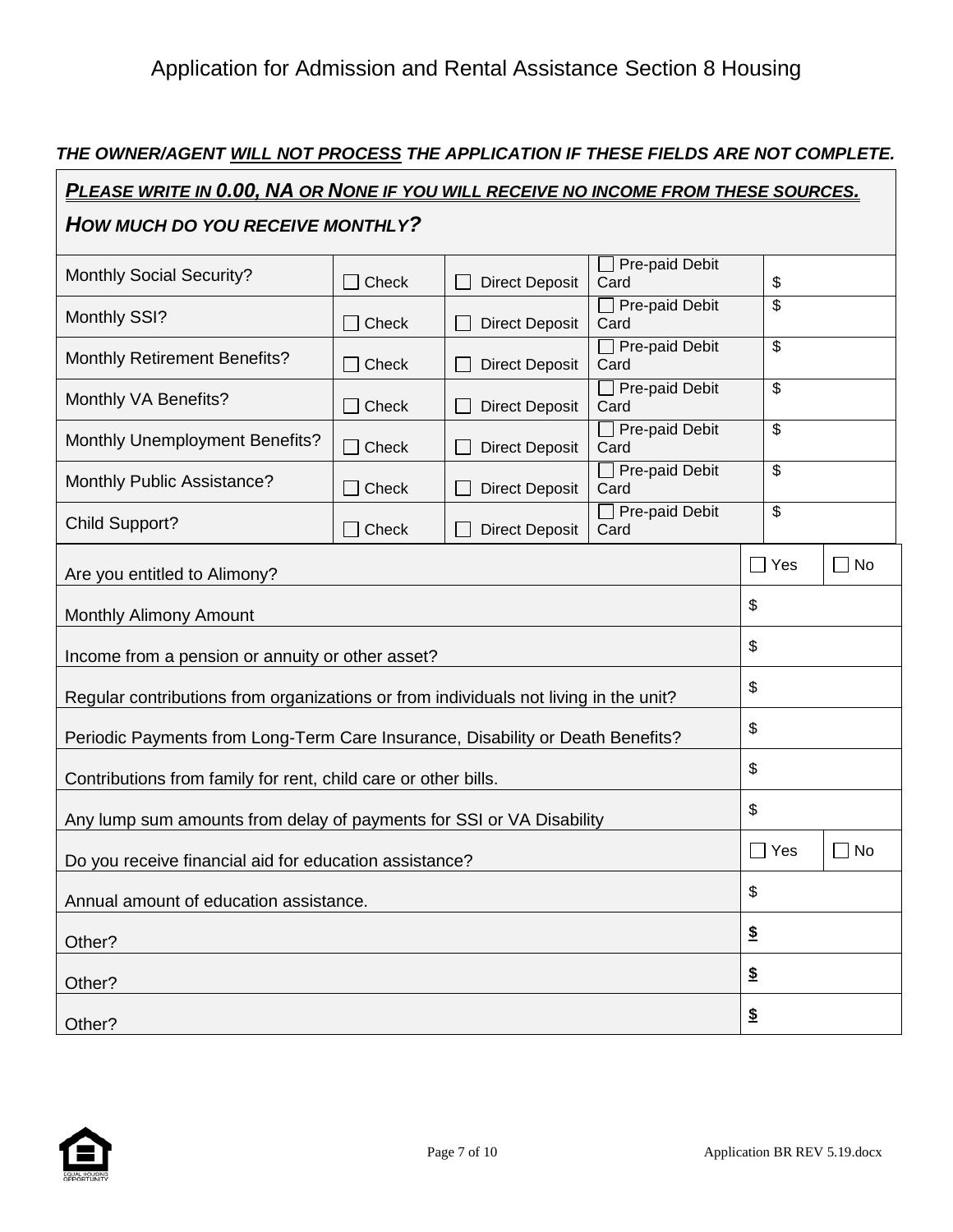**Child Care:** HUD allows you to deduct a certain amount of child care expense to allow a resident living in the unit to work, look for work or to go to school. Please indicate any child care expense for any child who is 12 years of age or younger. Expenses for children 13 or older are not allowed as part of the deduction unless the child is disabled and such expense is necessary to allow an adult household member to work. See Disability Assistance Expense below.

| Do you pay for Child Care for a minor 12 years of age or younger?          | Yes<br>No      |
|----------------------------------------------------------------------------|----------------|
| Enables someone to: $\Box$ Work $\Box$ Seek employment $\Box$ Go to school | $\frac{1}{2}$  |
| Enables someone to: $\Box$ Work $\Box$ Seek employment $\Box$ Go to school | $\frac{1}{2}$  |
| Enables someone to: $\Box$ Work $\Box$ Seek employment $\Box$ Go to school | $\mathfrak{S}$ |

**Disability Assistance Expense:** Families are entitled to a deduction for unreimbursed, anticipated costs for attendant care and "auxiliary apparatus" for each family member who is a person with disabilities, to the extent these expenses are reasonable and necessary to enable any adult to be employed. The deduction may not exceed the earned income received by the family member or members who are enabled to work by the attendant care or auxiliary apparatus.

| Do you pay for care or expenses for a disabled family member that allows any adult family<br>member to work?                                                                      |  | l Yes | – I No |
|-----------------------------------------------------------------------------------------------------------------------------------------------------------------------------------|--|-------|--------|
| <b>Monthly Amount</b>                                                                                                                                                             |  | \$.   |        |
| Name of Family Member who can work as a result of such an expense.                                                                                                                |  |       |        |
| Do you pay for equipment that allows any adult family member to work? e.g. costs to equip a<br>vehicle to make it accessible in order to allow a disabled member to drive to work |  | ∣ Yes | – I No |
| <b>Monthly Amount</b>                                                                                                                                                             |  |       |        |
| Name of Family Member who can work as a result of such an expense.                                                                                                                |  |       |        |

**Medical Expenses:** Households in which the **head-of-household, co-head of household or spouse are disabled or at least 62 years old** qualify for deductions based on out-of-pocket medical expenses. Please let us know if you or any members of your household have out-of-pocket expenses for the following:

| Health Insurance - 1- annual premium     | S |
|------------------------------------------|---|
| Health Insurance - 1 - annual deductible |   |

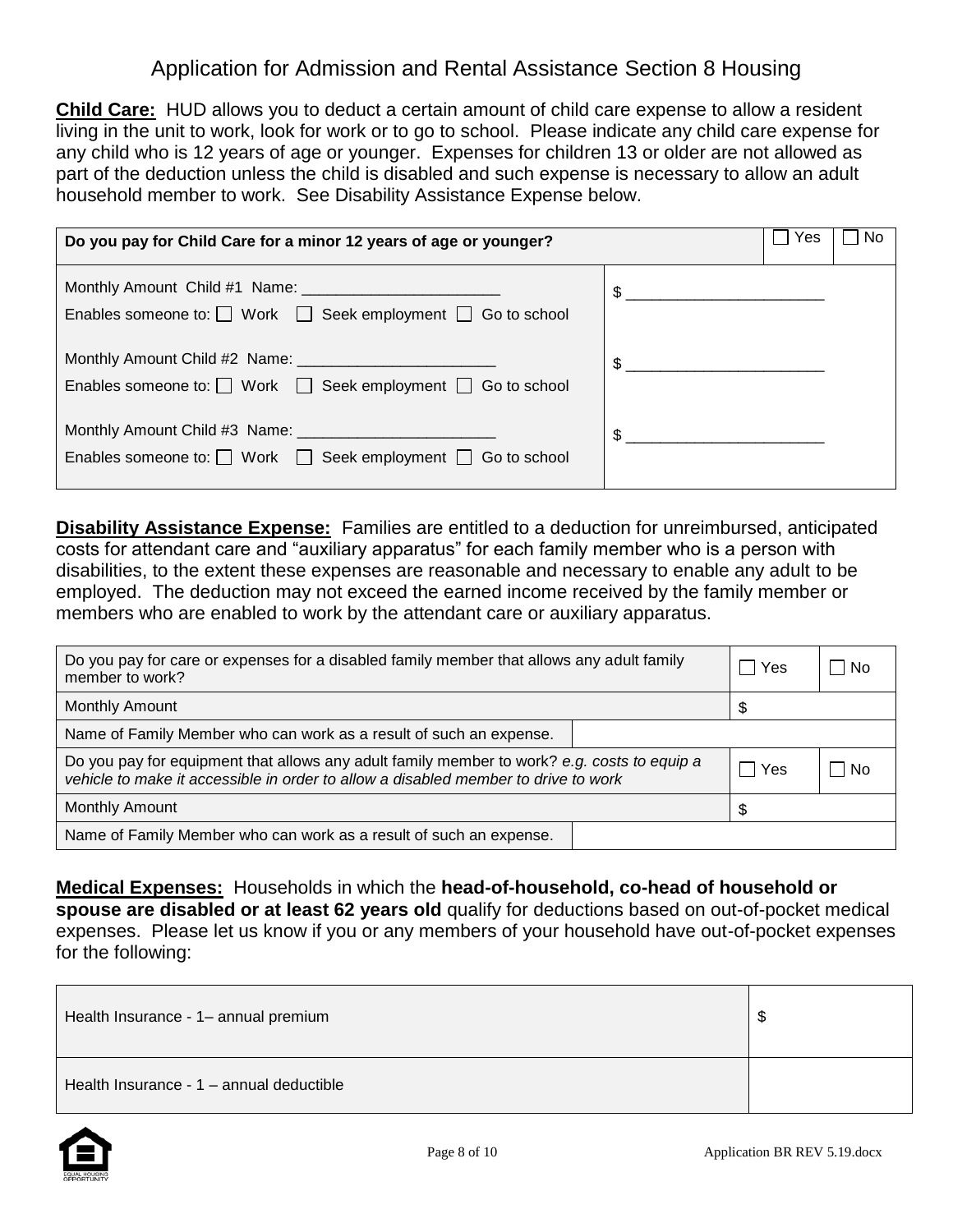| Health Insurance - 2 - annual premium                                                                                      | \$                    |           |
|----------------------------------------------------------------------------------------------------------------------------|-----------------------|-----------|
| Health Insurance - 2 - annual deductible                                                                                   | \$                    |           |
| Dr. visit/medical treatments - annual out-of-pocket expense                                                                | \$                    |           |
| Prescription Drugs - annual out-of-pocket expense                                                                          | \$                    |           |
| Do you have an HMO, a medical plan, or health insurance policy, which pays all or part of the cost<br>of your medications? | $\Box$ Yes            | <b>No</b> |
| If yes, please give the name of the HMO, plan, or insurance company.                                                       |                       |           |
| If you must pay for the medicines yourself, are you later reimbursed all or part of the cost?                              | Yes<br>$\blacksquare$ | No        |
| If yes, who reimburses you?                                                                                                |                       |           |

| Over-the-counter medical expenses to treat a specific medical condition - annual out-of-pocket<br>expense (i.e. aspirin to treat a heart condition or calcium supplements to treat osteoporosis) | \$ |
|--------------------------------------------------------------------------------------------------------------------------------------------------------------------------------------------------|----|
| Personal use items annual out-of-pocket expense (i.e. glasses, incontinent supplies, hearing aids)                                                                                               | \$ |
| Mileage to and from medical appointments                                                                                                                                                         | \$ |
| Other                                                                                                                                                                                            | \$ |
| Other                                                                                                                                                                                            | \$ |
| Other                                                                                                                                                                                            | \$ |
| Are there any other medical expenses, which you pay, that we should consider when calculating your rent?                                                                                         |    |
| Other?                                                                                                                                                                                           | \$ |
| Other?                                                                                                                                                                                           | \$ |
| Other?                                                                                                                                                                                           | \$ |
| Other?                                                                                                                                                                                           | \$ |